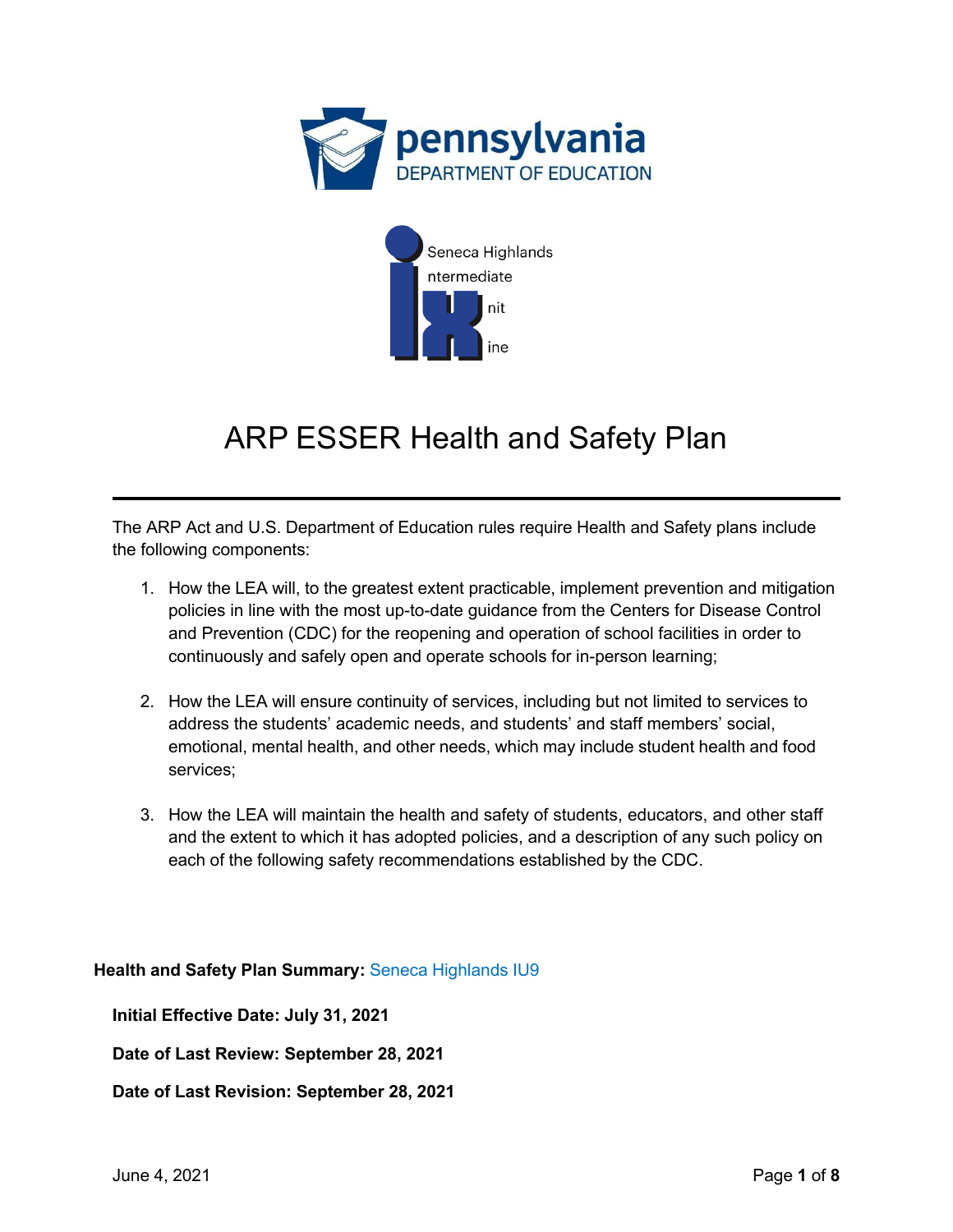**1.** How will the LEA, to the greatest extent practicable, support prevention and mitigation policies in line with the most up-to-date guidance from the CDC for the reopening and operation of school facilities in order to continuously and safely open and operate schools for in-person learning?

All IU activities and decisions will be informed by the PA DOH, PDE, and our partner districts & agencies. Depending upon the public health conditions in any county within the Commonwealth, there could be additional actions, orders, or guidance provided by the Pennsylvania Department of Education (PDE) and/or the Pennsylvania Department of Health (DOH). The IU will practice and support prevention and mitigation efforts in response to the changing conditions.

IU9 is prepared to practice prevention and mitigation strategies along a continuum of most to least restrictive strategies in response to the changing conditions of the Pandemic.

In addition to practicing standard preventative measures such as handwashing, cleaning practices, and the option of PPE, IU9 will continue to encourage the vaccination of students and staff. IU9 will continue to practice standard mitigation efforts to include reducing close contact when feasible.

As long as there are cases of COVID-19 in the community, there are no strategies that can completely eliminate transmission risk within a school population.

**2.** How will the LEA ensure continuity of services, including but not limited to services to address the students' academic needs, and students' and staff members' social, emotional, mental health, and other needs, which may include student health and food services?

Understanding that many scenarios may require a fluid transition between remote, blended and face to face options, IU9 has developed a Temporary Provision of Instruction that allows for ease of transition in learning from face-to-face, to blended approaches, to complete remote instruction. Within programs, teachers will work together to create a parallel learning system that highlights authentic learning experiences both in and out of the classroom. Teachers will create both synchronous and asynchronous experiences as students transition between face-to-face instruction, hybrid and remote learning. Teachers will provide direct instruction, guided support, one-on-one feedback, assessments, progress monitoring and therapies through a variety of in-person and digital tools.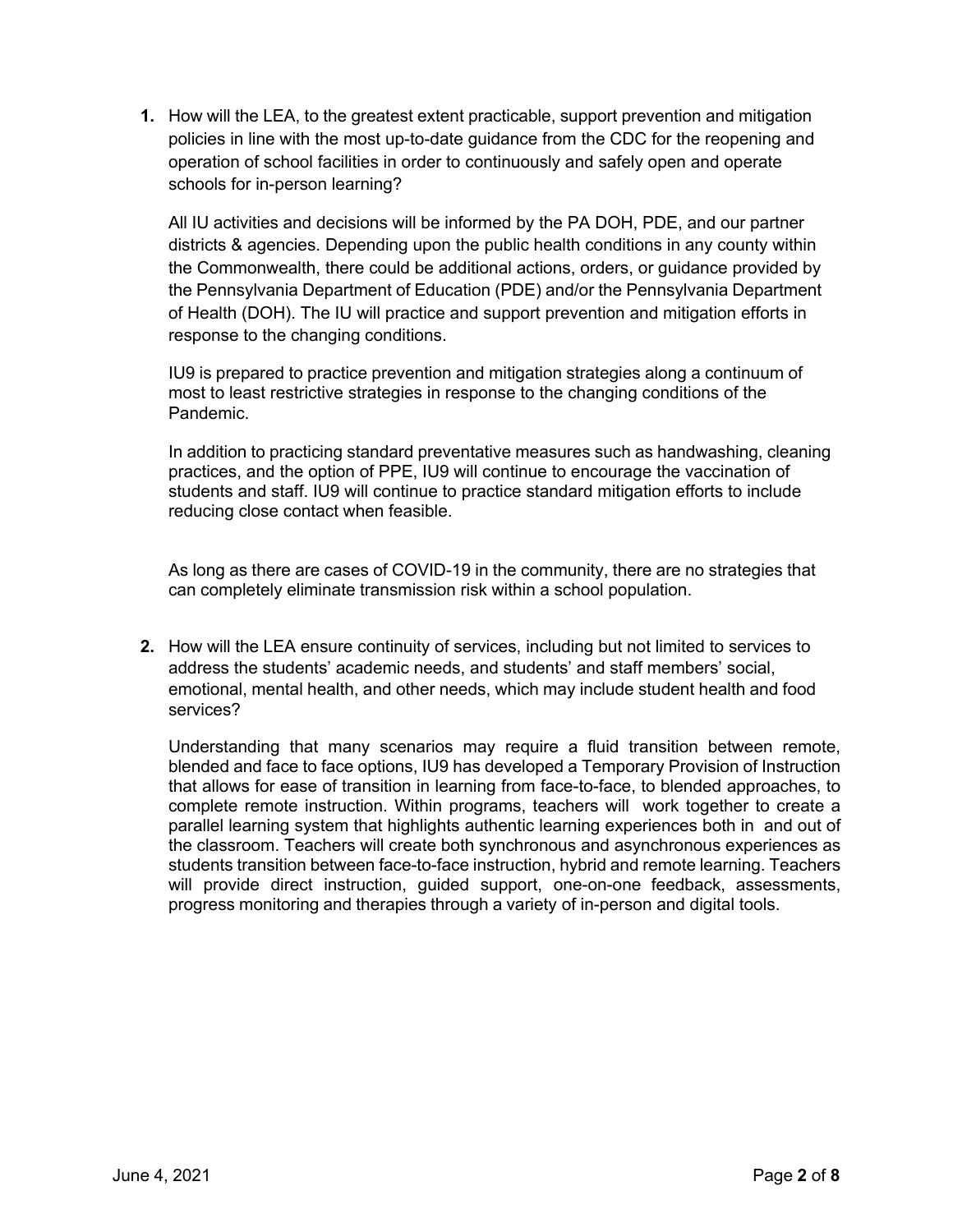IU9's Temporary Provision of Emergency Instruction plan considers the needs of diverse learners and families across unique programs. The plan provides options to engage learners from Pre-K to 12 which is in alignment to the instructional time provisions with the use of virtual learning options, distribution of materials/printed resources, and one-to-one conferencing. Options for individual, small group, and large group instruction in synchronous or asynchronous means were also considered. Additional considerations for special education support, English Learner support, and Gifted Education will be integrated in partnership with the families and districts.

Instructional delivery will occur through the use of Zoom, live streaming, and Google Classrooms. The students will be using these platforms for blended instruction during onsite instruction as well, so there will be familiarity. Devices will be provided by the student's home district or IU9. For families without internet access, offline instructional materials will be provided and synchronous sessions will occur via phone conference.

As the circumstances evolve, IU9 will continue to work with partner school districts and agencies to adapt service delivery to meet the dynamic needs of families, students, and communities. Changes will be reviewed by the administration case-by-case. Attendance will be taken in school for all face-to-face learning days. On remote learning days, verification and completion of assignments will be counted as attendance and to track instructional hours. Students should complete work each day listed in the academic calendar, regardless of weather delays or closures.

**3.** Use the table below to explain how the LEA will maintain the health and safety of students, educators, and other staff and the extent to which it has adopted policies, and a description of any such policy on each of the following safety recommendations established by the CDC.

| <b>ARP ESSER Requirement</b>                  | <b>Strategies, Policies, and Procedures</b>                                                                                                                                                                                                                                               |
|-----------------------------------------------|-------------------------------------------------------------------------------------------------------------------------------------------------------------------------------------------------------------------------------------------------------------------------------------------|
| a. Universal and correct wearing of<br>masks; | As a result of the PA Department of<br>Health order, effective September 7, 2021,<br>face coverings are required to be worn in<br>all IU9 facilities. Additionally, face<br>coverings are required to be worn by IU9<br>staff working or providing services outside<br>of IU9 facilities. |
|                                               | Masks or face coverings are also required<br>while riding IU9 transportation routes as<br>outlined in the CDC's February 1 <sup>st</sup> Order.                                                                                                                                           |
|                                               | All implementation strategies will adhere<br>to the student's IEP or 504 Plan.                                                                                                                                                                                                            |
|                                               |                                                                                                                                                                                                                                                                                           |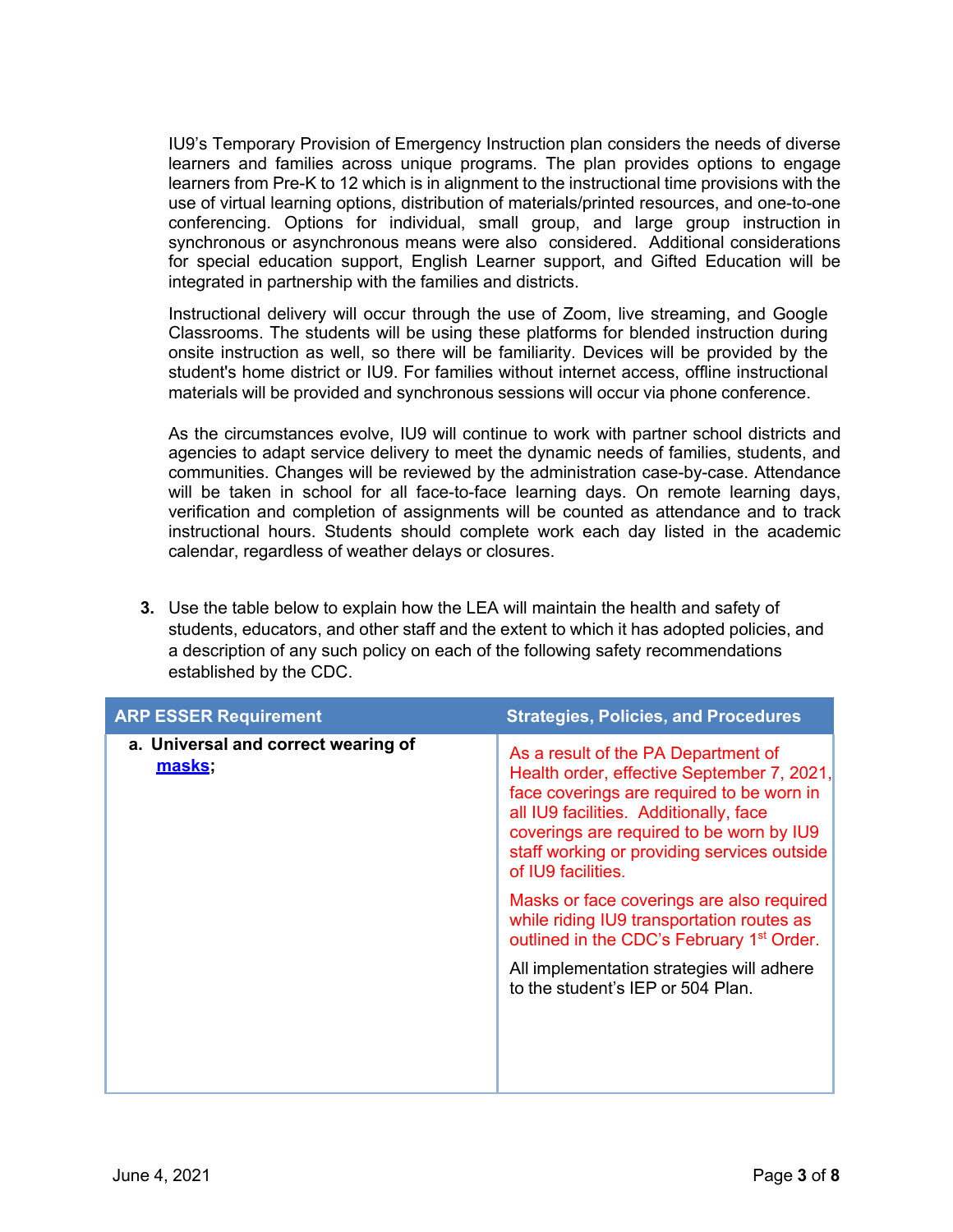| b. Modifying facilities to allow for physical<br>distancing (e.g., use of<br>cohorts/podding);                                          | To the greatest extent possible, IU9 will<br>follow the current CDC, PA DOH, and PDE<br>guidelines for physical distancing.<br>Classroom-based IU programs will follow<br>the guidance set forth by the host district<br>or agency.<br>All implementation strategies will adhere<br>to the student's IEP or 504 Plan. |
|-----------------------------------------------------------------------------------------------------------------------------------------|-----------------------------------------------------------------------------------------------------------------------------------------------------------------------------------------------------------------------------------------------------------------------------------------------------------------------|
| c. Handwashing and respiratory etiquette;                                                                                               | Follow the current CDC, PA DOH, and<br>PDE guidelines for handwashing and<br>respiratory etiquette.                                                                                                                                                                                                                   |
|                                                                                                                                         | Classroom-based IU programs will follow<br>the guidance set forth by the host district<br>or agency.                                                                                                                                                                                                                  |
|                                                                                                                                         | Signage will continue to be posted to<br>remind students and staff of proper<br>handwashing techniques.                                                                                                                                                                                                               |
| d. Cleaning and maintaining healthy<br>facilities, including improving<br>ventilation;                                                  | Follow the current CDC, PA DOH, and<br>PDE guidelines for cleaningand<br>ventilation.                                                                                                                                                                                                                                 |
|                                                                                                                                         | Classroom-based IU programs will follow<br>the guidance set forth by the host district<br>or agency.                                                                                                                                                                                                                  |
| e. Contact tracing in combination with<br>isolation and quarantine, in<br>collaboration with the State and local<br>health departments; | IU9 will follow CDC and DOH guidelines<br>for contact tracing. Staff members who<br>test positive for COVID-19 will not be<br>permitted to return to work until ten days<br>after the positive test result or 10 days<br>from the onset of symptoms.                                                                  |
|                                                                                                                                         | Individuals identified as a close contact<br>will not be permitted to return for ten days,<br>with the exposure date as day zero.<br>Quarantine may be shortened to seven<br>days with a negative test result on day five<br>or later.                                                                                |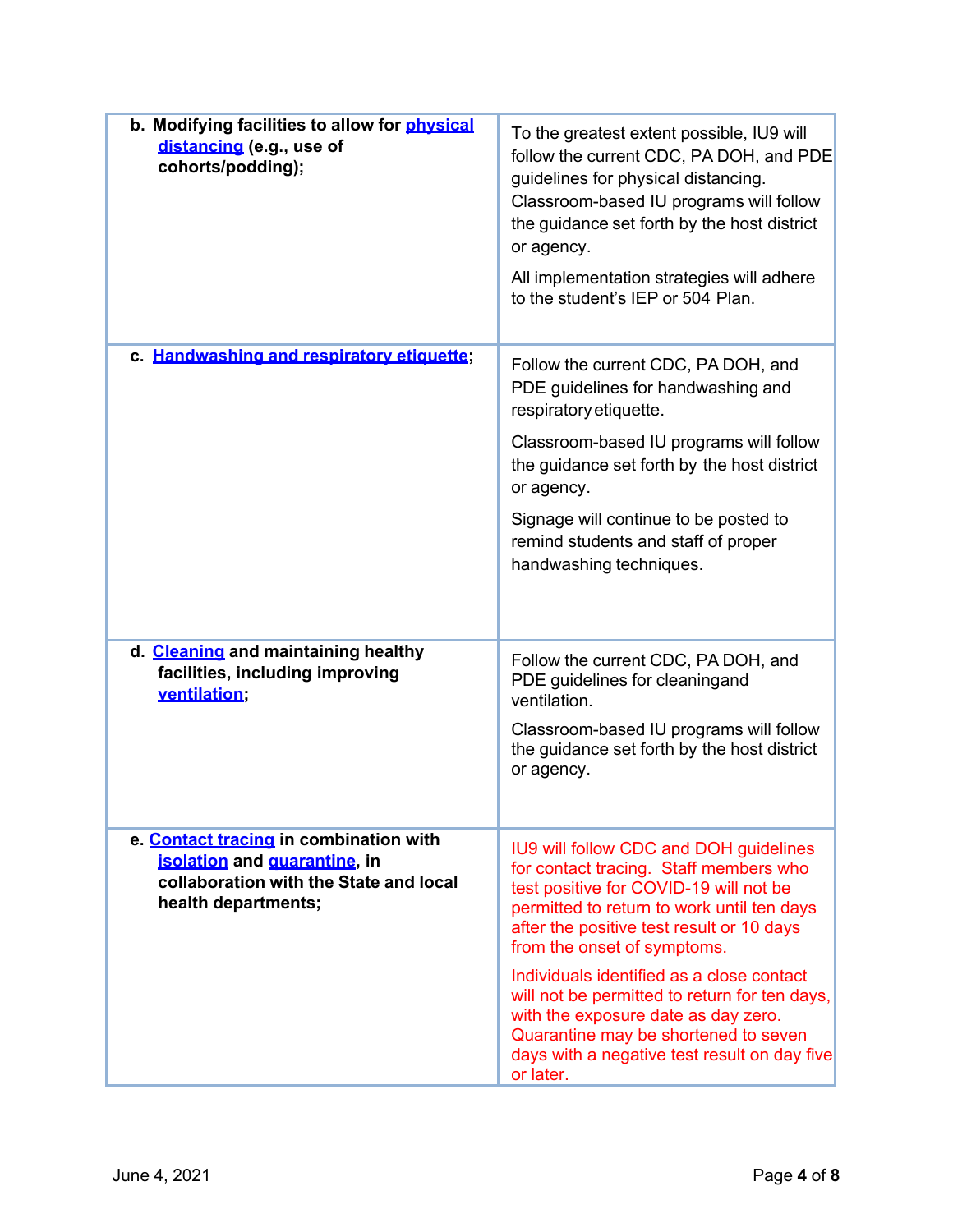| f.<br><b>Diagnostic and screening testing;</b>                                                                     | Follow any current diagnostic testing and<br>screening procedures required of LEAs by<br>the PA DOH or PDE.                                                                            |
|--------------------------------------------------------------------------------------------------------------------|----------------------------------------------------------------------------------------------------------------------------------------------------------------------------------------|
| g. Efforts to provide vaccinations to<br>school communities;                                                       | Follow any current vaccination<br>requirements for LEAs by PA DOH or PDE.                                                                                                              |
| h. Appropriate accommodations for<br>students with disabilities with respect<br>to health and safety policies; and | Follow all IEP and 504 accommodations<br>as documented.                                                                                                                                |
| Coordination with state and local health<br>i.<br>officials.                                                       | Maintain existing partnerships with local<br>and state PA DOH, PDE, andemergency<br>management. Refer to PA DOH as<br>needed for guidance on responding to<br><b>COVID</b> situations. |

## **Health and Safety Plan Governing Body Affirmation Statement**

The Board of Directors/Trustees for **Seneca Highlands IU9** reviewed and approved the Health and Safety Plan on **October 18, 2021**.

The plan was approved by a vote of:

**Yes**

**No**

Affirmed on: **October 18, 2021**

By: